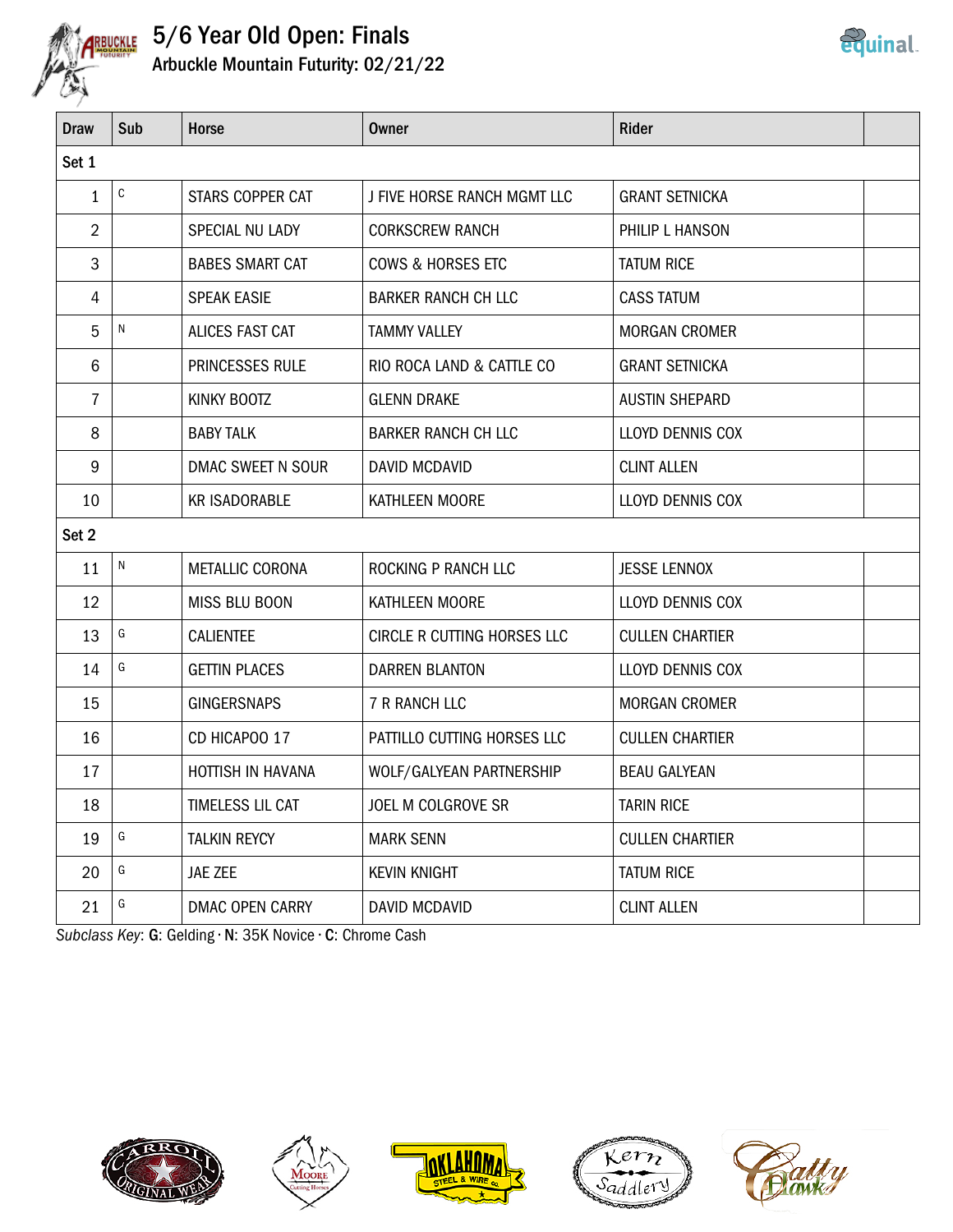



#### 5/6 Year Old Open: Finals Payouts

| <b>Place</b>   |              | Payout      |
|----------------|--------------|-------------|
| 1              |              | \$7,500.00  |
| $\overline{c}$ |              | \$6,000.00  |
| 3              |              | \$4,183.35  |
| 4              |              | \$3,184.12  |
| 5              |              | \$2,941.43  |
| 6              |              | \$2,698.75  |
| 7              |              | \$2,456.07  |
| 8              |              | \$2,213.39  |
| 9              |              | \$1,970.71  |
| 10             |              | \$1,728.04  |
| 11             |              | \$1,485.36  |
| 12             |              | \$1,242.68  |
| 13             |              | \$1,000.00  |
| 14             |              | \$1,000.00  |
| 15             |              | \$1,000.00  |
| 16             |              | \$1,000.00  |
| 17             |              | \$1,000.00  |
| 18             |              | \$1,000.00  |
| 19             |              | \$1,000.00  |
| 20             |              | \$1,000.00  |
| 21             |              | \$1,000.00  |
|                | <b>Total</b> | \$46,603.90 |

Payouts are net of any applicable advancement fees.

#### 5/6 Year Old Open: Finals • Gelding Payouts

| <b>Place</b> |       | Payout     |
|--------------|-------|------------|
| 1            |       | \$2,234.40 |
| 2            |       | \$1,862.00 |
| 3            |       | \$1,489.60 |
| 4            |       | \$1,117.20 |
| 5            |       | \$744.80   |
|              | Total | \$7,448.00 |

Payouts are net of any applicable advancement fees.

### 5/6 Year Old Open: Finals • 35K Novice Payouts

| <b>Place</b> |              | Payout     |
|--------------|--------------|------------|
| 1            |              | \$1,999.20 |
| 2            |              | \$1,666.00 |
| 3            |              | \$1,332.80 |
| 4            |              | \$999.60   |
| 5            |              | \$666.40   |
|              | <b>Total</b> | \$6,664.00 |

Payouts are net of any applicable advancement fees.